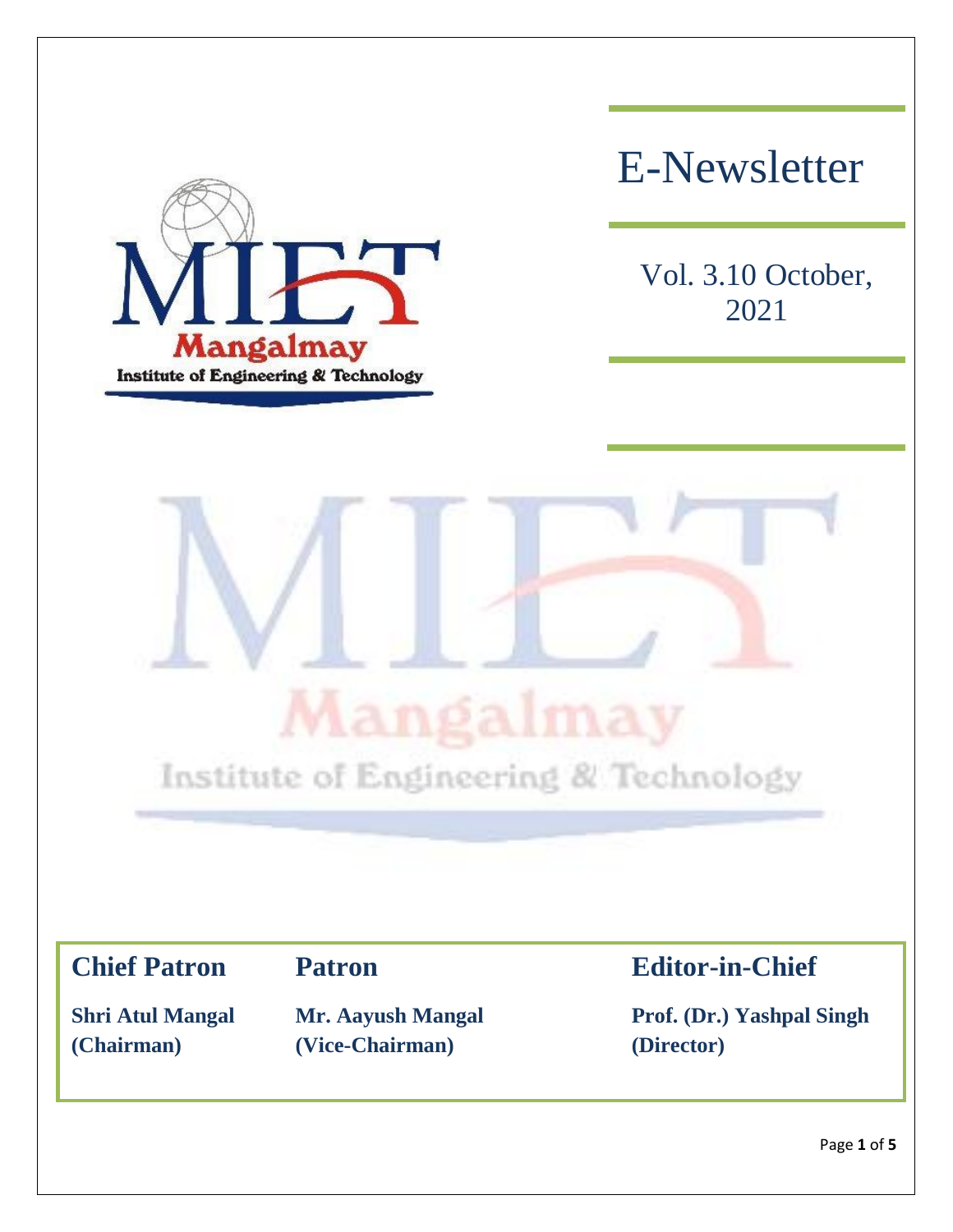# **INSTITUTE & DEPARTMENTAL LEVEL ACTIVITIES**

#### **MIET-AARAMBH-2021 THE FRESHER PARTY**

"Fresher's Party" in any college is an event that every student eagerly awaits from their time of admission **.MIET** has been organizing **FRESHER PARTY** in every year. In continuation of the same, A Fresher's Party with the theme **AARAMBH-2021** was organized on  $1<sup>st</sup>$  Oct.2021 for the entire first year student, from all the departments. After that, the cultural group of the college performed their songs, dances, jokes, duet song singing, etc. Too many entertaining performances given by all the batches of college then came the most awaited "Mr. and Ms. Fresher 2021". Mr. Ashwani Patel and Ms. Anukurti Vashany were chosen as Mr. Fresher and Ms. Fresher respectively



**Fresher's Welcome at MIET**

# **MIET-VIRTUAL INDUSTRIAL VISIT WITH YAKULT DANONE INDIA Pvt. Ltd.**

*On* **29 Oct. 2021***,* students of 3rd, 5th and 7th Semester from engineering departments of MIET, Greater Noida conducted a virtual visited with **YAKULT DANONE INDIA PVT. LTD., SONEPAT** accompanied by the faculties' members of MIET*.* The objective of this industrial visit was to familiarize the students with the production and processing aspects at **Yakult Danone India (P) Limited**. Yakult has received ISO 9001: 2008, HACCP and OHSAS accreditation for manufacturing a safe and quality product for its consumers. They were given a brief presentation on the establishment of Yakult and its marketing strategies. They were informed that Yakult Danone India is a joint venture between Japanese & French industry. The milk production capacity of the plant is 10 lakhs bottles (units) per day and the milk produced is of excellent quality containing billions of useful bacteria which are essential for proper functioning of digestive system.

#### **MIET-FIT INDIA FREEDOM RUN 2.0**

A run was organized at MIET in **"Fit India Freedom"** campaign by AKTU. The run was organized on 8<sup>th</sup> October under supervision of Dr. Pradeep Kumar, Dr. Ishwar Singh and Ms. Mala Yadav.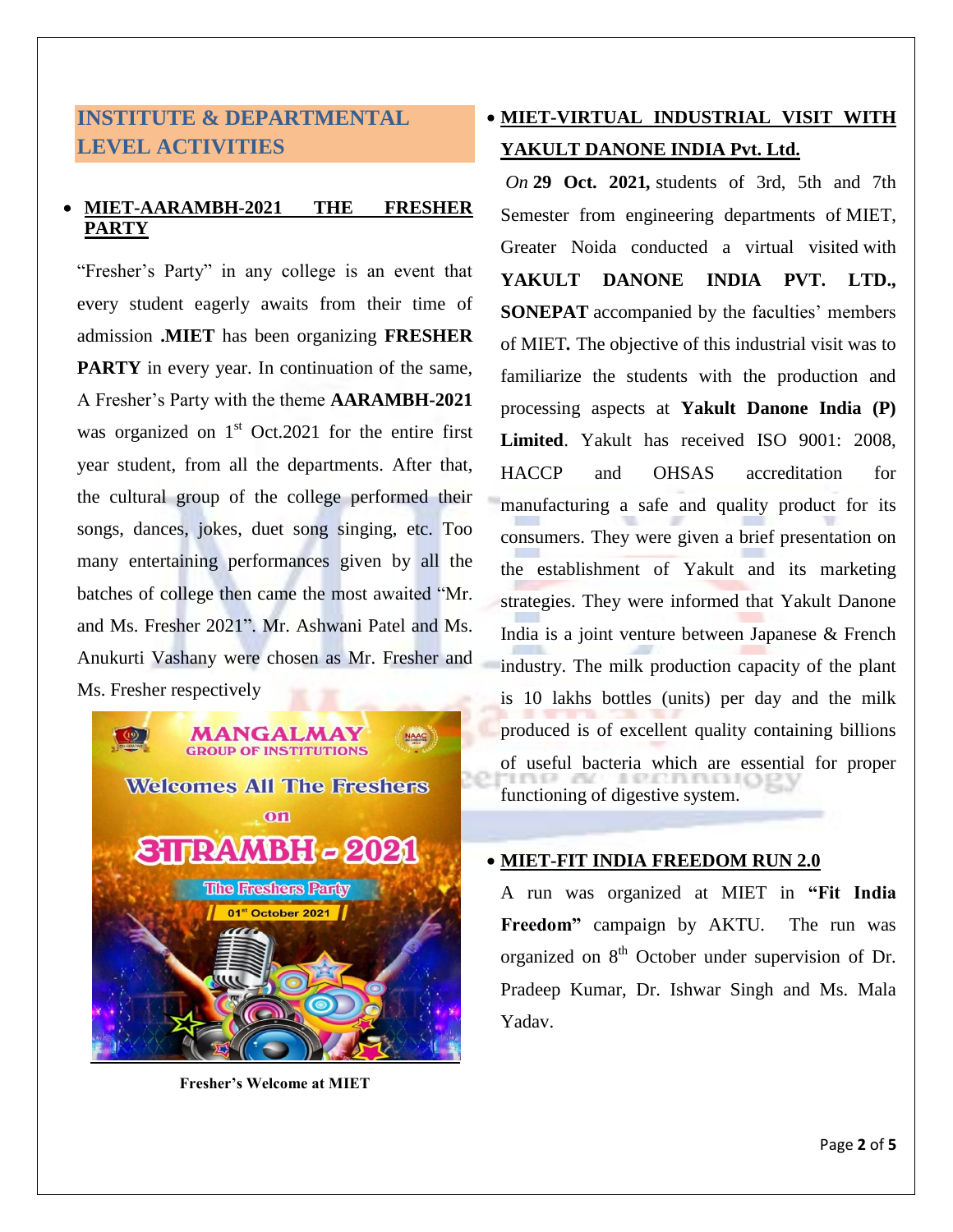

**Fit India Freedom" campaign at MIET**

# **MIET-PYTHON CERTIFICATE DISTRIBUTION**

MIET distributed certificates to students who successfully completed Python training programme. The program included 15 day training on Python and its application in modern technology. Dr. Yashpal Singh, Director MIET, Mr. Arun Rana, Director, Corporate Resouces and Prof. Harish Bhatia, OSD were present at the certificate distribution program.



**Python Certificate Distribution**

## **MIET -ACKNOWLEDGES FACULTY RESEARCH CONTRIBUTION**

MIET campus fosters a culture of initiative and research. MIET faculty regularly participates in the publication of research papers in reputable publications on a variety of themes. In this continuation MIET acknowledged performers in research paper publication. Dr. Pradeep Kumar, Dr. Ishwar Singh, Dr. Girish Gautam, Mr. Dhanajay Singh, Mr. Amit Maurya and Mr. Bhupendera Bhadana were honored for their research contribution in presence of Mr. Atul Mangal, Chairman - Mangalmay Group of Institutions and Dr. Yashpal Singh, Director-MIET.



Acknowledges Faculty Research Contribution At MIET

### **R&D ACTIVITIES**

MIET promotes culture of innovation and research in its campus. Faculties and students of MIET actively participate in research paper publication in reputed journals on diversity of topics. Faculties are also encouraged to continuously improve their teaching methodology and enhance their knowledge with latest trends through FDPs.

#### **RESEARCH PUBLICATIONS**

1. Dr. Girish Dutt Gautam, Associate Professor, Department of Applied science published a paper on "Experimental investigation and parametric optimization of the hole-circularity and taper angle during laser drilling kevlar-29 fiber composite"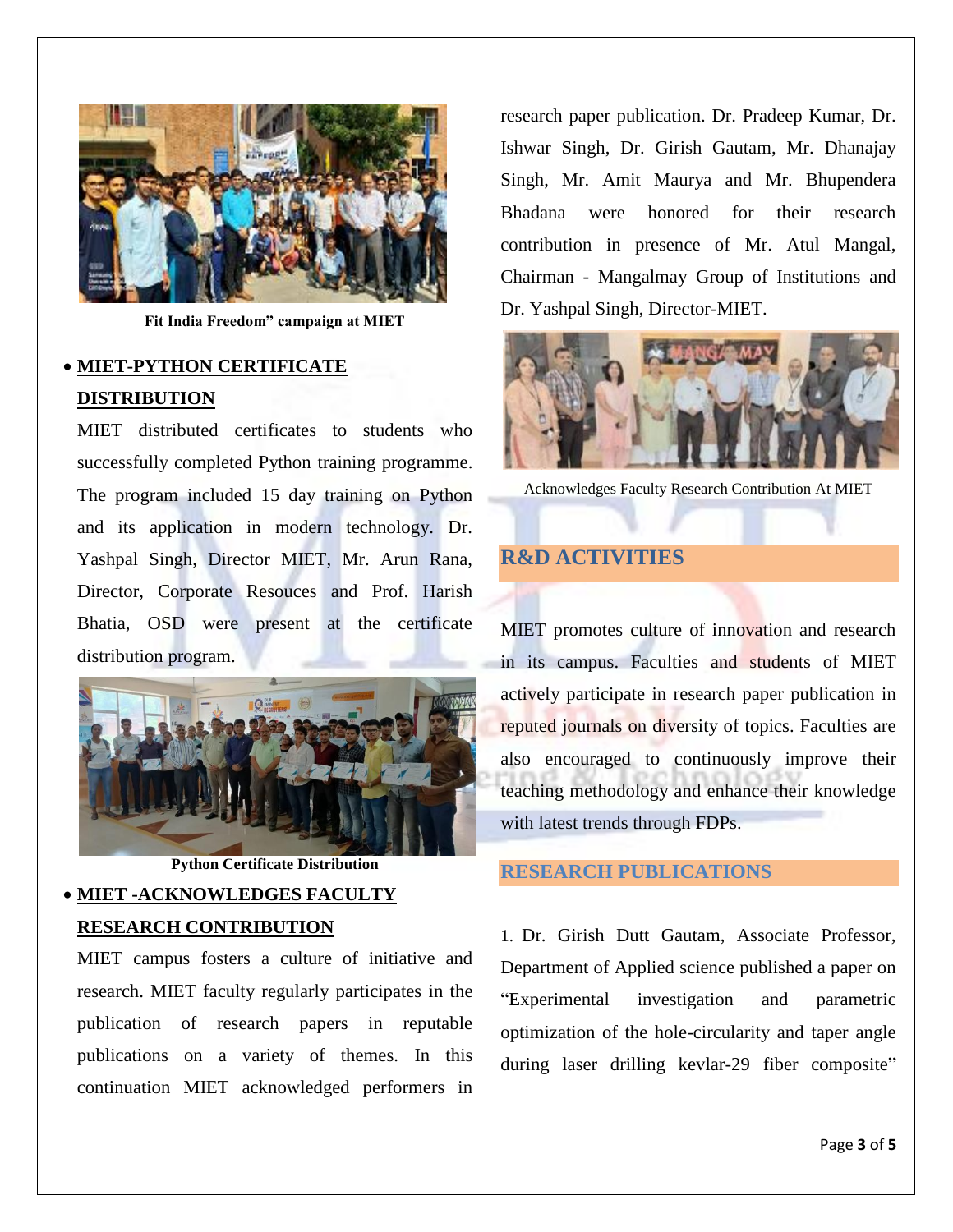(2021) Materials Today Proceedings, ELSEVIER 09936.

2. Dr. Ishwar Singh , Associate Professor, Department of Applied science published a paper on "Electronic ,IR AND Thermal studies On BIOLOGICALLY ACTIVE COMPLEX OF NI WITH BENXIMIDAZOLE OXIME" (2021) IICRT

# **FDPs/WORKSHOP/SDPs/SEMINAR**

1.Ms. Mala Yadav, Assistant Professor, Department of Applied science has participated in a Seminar on the "Intellectual Property Rights" sponsored by NAAC from  $20^{\text{th}}$  Oct  $2021$  to  $21^{\text{th}}$  Oct..  $2021$ .

#### **PLACEMENT DRIVES**

Department of Training and Placement successfully conducted Placement Drive with Square yards, ShellCode, uCertify and appinventiv & Multimedia for the students of B.Tech. CSE. Heartiest congratulations to the following students for getting placed as Software Developer .The placements in the months of Oct. are:

| S.             | Name of         | <b>Branch</b> | Company      |
|----------------|-----------------|---------------|--------------|
| N <sub>o</sub> | <b>Students</b> |               |              |
|                | <b>MD</b> Mazid | <b>CSE</b>    | Square yards |
|                | Azmi            |               |              |
| 2.             | Prashant        | <b>CSE</b>    | Square yards |
|                | Kumar           |               |              |

| 3. | Nandini    | <b>CSE</b> | appinventiv |
|----|------------|------------|-------------|
|    | Rohatgi    |            |             |
| 4. | Kunal      | <b>CSE</b> | ShellCode   |
|    | Jaiswal    |            |             |
| 5. | Arunoday   | <b>CSE</b> | uCertify    |
|    | Kesharwani |            |             |
| 6  | Rohit      | <b>CSE</b> | uCertify    |
|    | Kumar      |            |             |

#### **UPCOMING EVENT**

- 1. Celebration the Samvidhan Divas with help of nukkad natak.
- 2. Diwali celebration
- 3. AKTU Zonal Sports Phase 2021